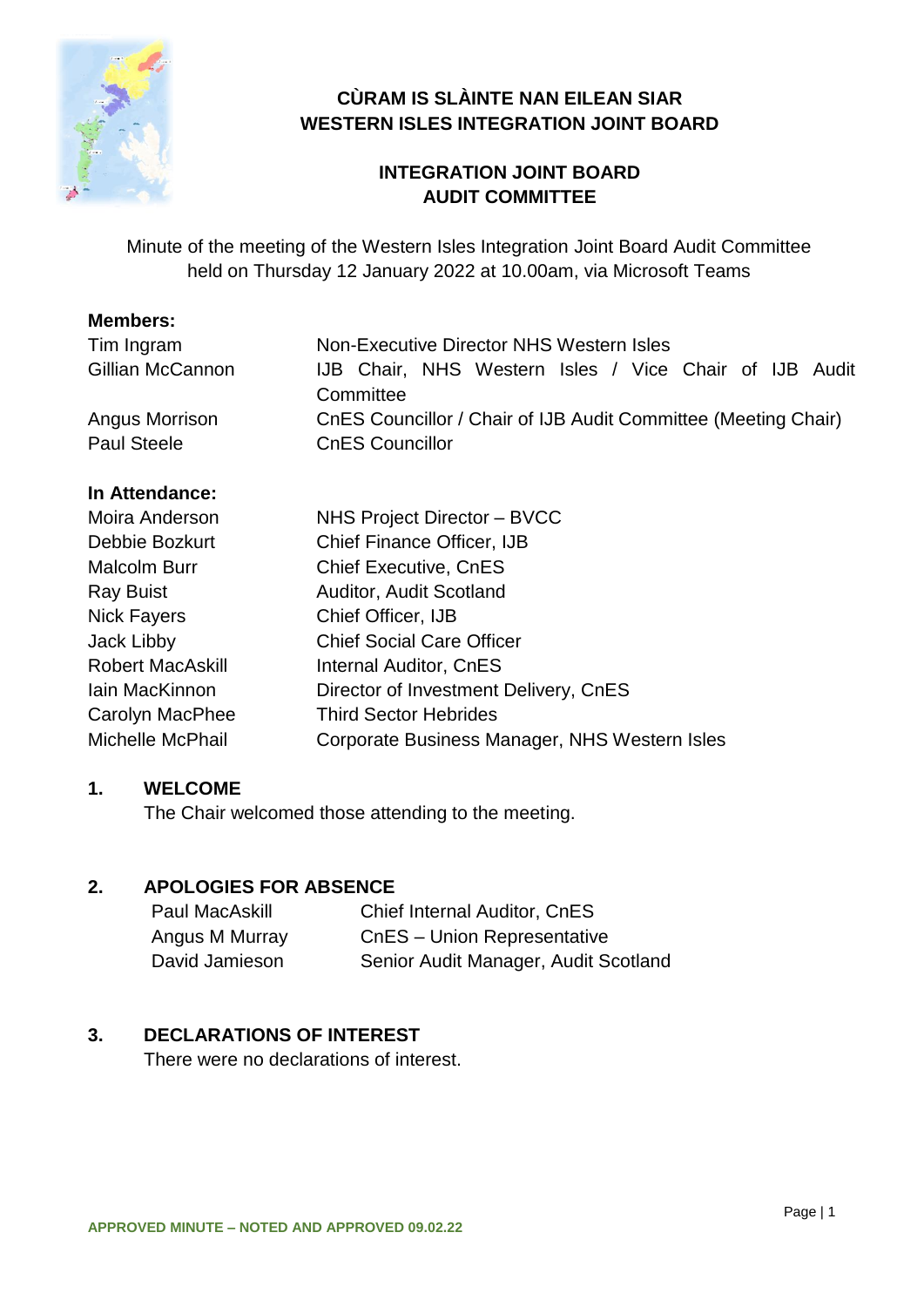#### **4. MINUTES**

#### **4.1 IJB Audit Committee Minutes of 08 September 2021**

The Minute of the Integration Joint Board Audit Committee held on the 08 September 2021 was approved as an accurate record of the discussion, subject to the amendment of the date on the minute.

## **Decision: The Committee formally approved the Minutes of 08 September 2021. Action: No action required.**

#### **4.2 Matters Arising**

No items were raised.

#### **4.3 Action Points**

The Actions were not presented and will be brought forward and updated for discussion at the meeting in February 2022.

## **Decision: Present the updated report at the February 2022 discussion.** Action: Agenda item for February 2022 Michelle McPhail

The Chief Officer asked the Chair if item 5.2 could be taken next to enable Moira Anderson to leave sooner, given her other commitments. The Chair agreed.

#### **5. CORPORATE GOVERNANCE**

#### **5.2 Barra and Vatersay Community Campus**

Mr. Iain MacKinnon present the Barra and Vatersay Community Campus report which had been presented and discussed at the Comhairle Policy and Resource Committee in early December 2021.

The following points were highlighted:

- $\triangleright$  Reassessment exercise has been concluded and assessing the options is underway by the Executive Project Board.
- $\triangleright$  Work is underway to confirm the accurate estimated costs, availability of materials and sub-contractors available to deal with the build locally.
- $\triangleright$  Conflict between the NHS and the Comhairle as to which part of the Campus is built first. NHS requires the Hospital facility to be completed as soon as possible due to the current condition of St. Brendan's. Whereas the Comhairle require the school facility to be completed sooner to reduce the expenses and the amount of time the school will be relocated.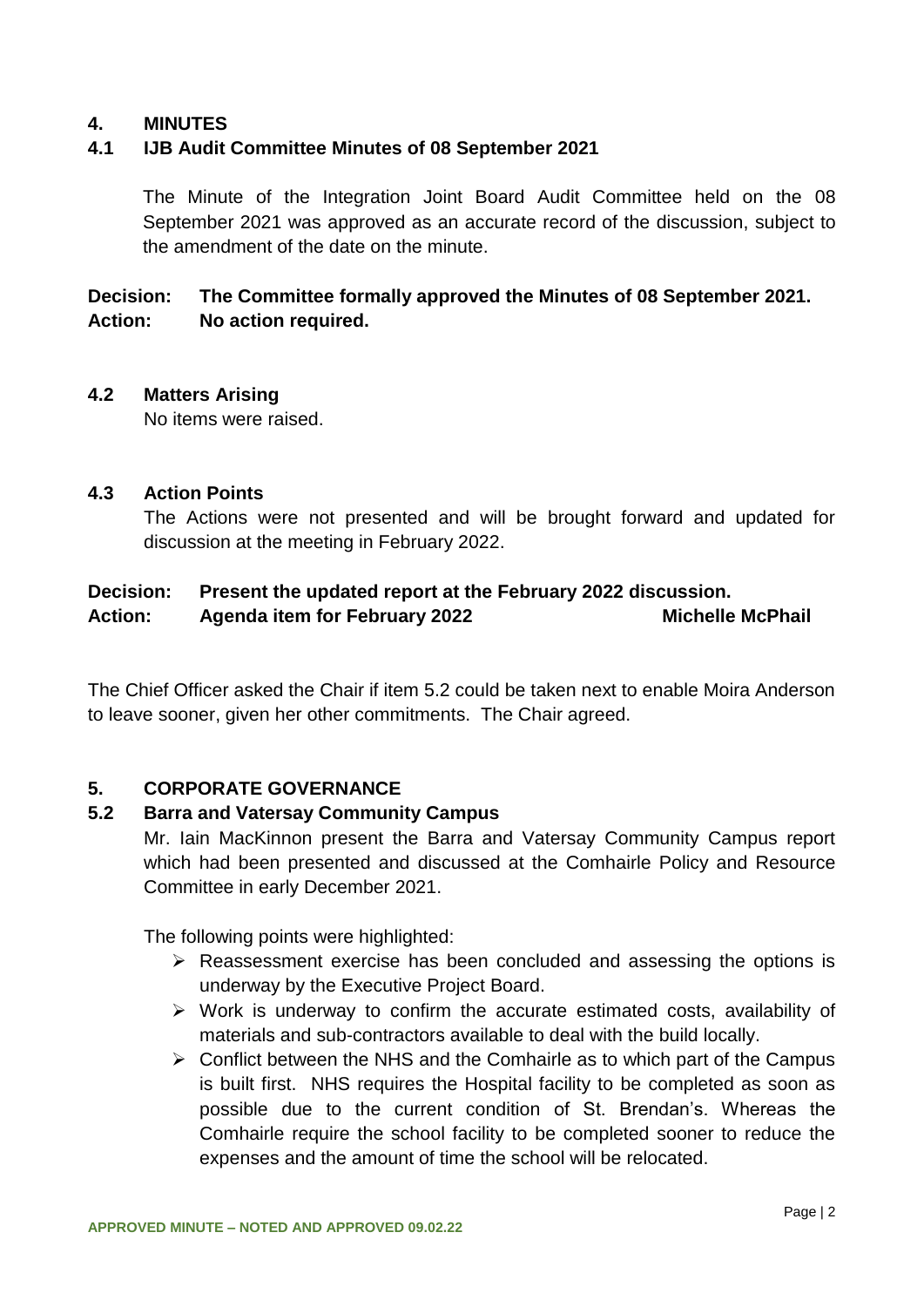- $\triangleright$  The cost noted within the preferred Option 1D, was noted at £53.9m as at Feb'21, but after further review of potential cost analysis this has increased from £63m to £72m depending upon which option is chosen by the partnership.
- Consultants Buchan Associates have been appointed by NHS Western Isles to collate and prepare proposed model of care for health and social care services on Barra and Vatersay.
- $\triangleright$  Additional land is required to support the options and the Comhairle are reviewing the potential of purchasing crofting land. Discussions continue with the Scottish Government, owner the land being Ministerial, and the crofter concerned.
- $\triangleright$  Timelines are tight over the next few weeks as information will be submitted to the Health Board and then revised information going forward to the Executive Project Board and then the Comhairle.

Members deliberated the report and the information presented.

The Chief Finance Officer, Debbie Bozkurt, reflected on some of the issues being raised within the Barra and Vatersay project with that of the Goathill Project. It was suggested that there is a need to assess the current level of staff and demographic need on Barra compared with the level of resources that would be available or the level of patient and client need required once the project is completed around 2026.

Gillian McCannon remarked that it is essential that the health and social care building of the project is completed and delivers a safe and healthy building, given the complexity of covid requirements. There is great concern as to the increasing cost in relation to revenue, let alone capital funding that will need to be absorbed by all partners – NHS, Comhairle and Hebridean Housing Partnership but also including Scottish Government.

Moira Anderson advised that the Business Case will be presented to the Scottish Government Capital Investment Group including all projected building costs as well as revenue costs which are required as part of the Scottish Government process. The challenge will be what level of revenue impact this may have on the NHS and the Comhairle as to year on year affordability.

Nick Fayers reflected on the discussion and suggested that as we address and review the income and expenditure and the resources required for Barra this should be applied to the Goathill project, which all Members agreed upon.

Cllr. Paul Steele raised some of the concerns noted to him by individual residents on Barra as to what the service would look like for the client using the Housing with Extra Care (HwEC). Mrs. McCannon iterated the need to have greater engagement with all stakeholders enabling people to be well informed and any concerns are being addressed and responded to appropriately.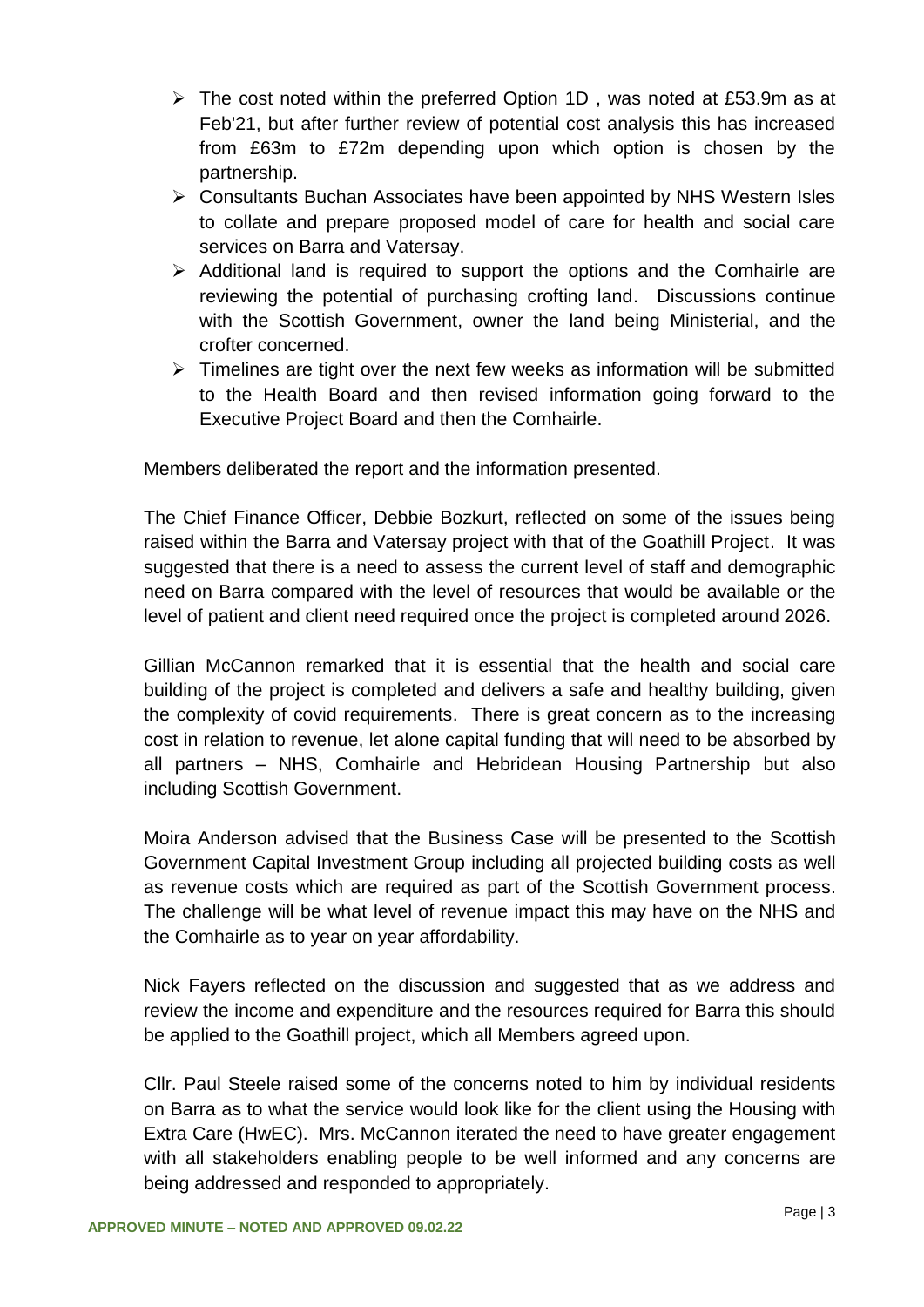Malcolm Burr remarked that the anecdotal comments are not being evidenced and engagement has been detailed, meaningful and explorative and if required external support has been obtained. He and Iain MacKinnon will be meeting with residents in Castlebay to advice on the progress of the project.

Carolyn MacPhee noted concern as to the dependencies in option 1 and option 2 on transport support provided from Third Sector. It was noted that the Third Sector has suffered a significant budget cut and some elements of support may need to be identified within other organisations budgets.

The Chair asked Iain MacKinnon for a more robust paper noting the risks and what actions are or have been identified to mitigate the positions. Mr. MacKinnon agreed to provide the report for the February meeting.

Members discussed the need to purchase the croft land to enable the placement of the hospital / care service facility, however this is also on a flood plain.

Malcolm Burr indicated that discussions continue with the crofter and the land valuator who will be assessing the market value compared with the value of the land noted by the crofter.

Members noted that obtaining agreement from the Crofters Commission may be a long and drawn out process when seeking to purchase land under one entity – be that public ownership or private acquisition.

Malcom Burr advised that he and Iain MacKinnon will be travelling to Barra and shall be meeting with the Castlebay Community Group to update them on the progress.

The Chair asked Mr. MacKinnon for a more robust paper and the inclusion of the risk mitigation papers for the next meeting of the IJB. Mr. MacKinnon agreed.

The Chair thanked Member for their scrutiny and input into the discussion.

#### **Decision: The Audit Committee formally noted the report.**

**Action: Detailed dental report to be presented to a future meeting. Nick Fayers BVCC detailed report, including risks and mitigation, to be presented to the February 2022 meeting. Iain MacKinnon**

*Moira Anderson left the meeting.*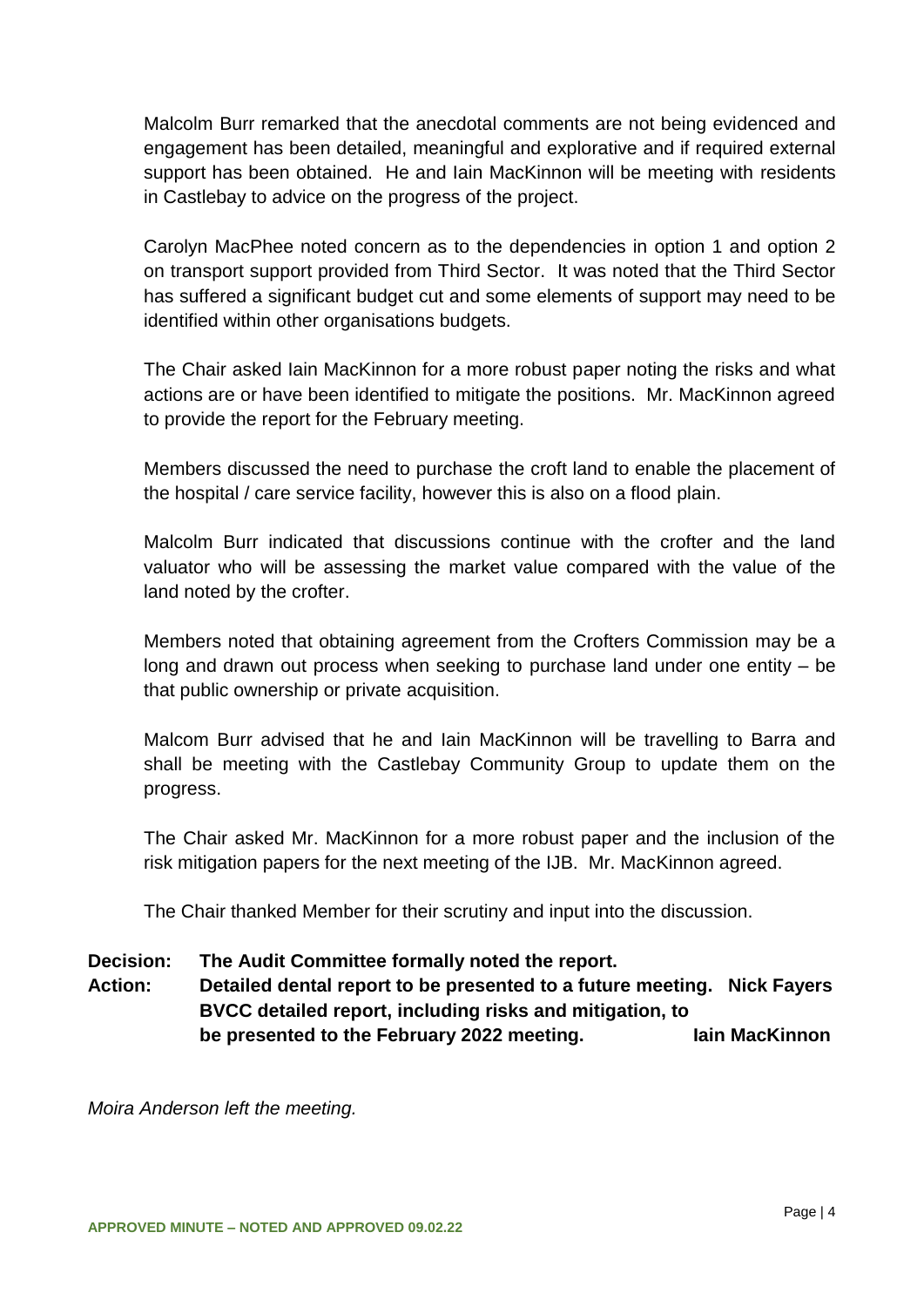#### **5.1 Goathill Project Update**

Nick Fayers and Debbie Bozkurt presented the Goathill Campus financial gap report.

The Chief Officer advised that the report presented reviews the risks associated with Goathill revenue resources rather than the building costs of the facility.

Nick Fayers took Members through the report highlighting:

- $\triangleright$  the number of beds associated with Goathill  $\sim$  pre 145 beds compared with post being 170.
- $\triangleright$  Dun Eisdean pre 38 clients / Dun Berisay pre 33 clients = 71 clients to transition.
- $\geq$  Goathill Campus will provide 52 bed care home  $\sim$  4 wings with 13 beds plus 50 extra care flats. Of the 50 extra care flats, 25 of the flats will be required to support 11 respite care, 10 care home and 4 intermediate beds, some or all of which will need to be registered with the Care Commission.
- $\triangleright$  In September 2021 the Chief Finance Officer worked with Social Care staff and projected financial shortfall as £1,805k. With further analysis, as at 25 November 2021 the gap was reduced to £1,179k.
- $\triangleright$  As at January 2022 the Goathill Campus financial gap is £650k which is a further reduction of £550k compared with the information presented to the Audit Committee in December 2021. This requires the IJB to secure additional funding from the Comhairle to close either the expenditure or income gap.
- $\triangleright$  Putting the gap into context the IJB Social Care has a £2m underlying deficit which is a result of flat cash being provided for the last 4 years. The IJB budget process for 22/23 will start with a minimum of £2.7m budget gap associated for social care workforce issues without the inclusion of NHS Partner's pressures and any other pressures including off island and on island placements.

The Chair thanked Nick Fayers and Debbie Bozkurt for their review and presentation of the facts. He asked Members to note the recommendations as:

- $\triangleright$  Note the revised Gap in funding contained in the report; and
- $\triangleright$  Agree that a report asking for an increased payment from the Local Authority Payment be taken to Policy and Resources Committee in order to support the transition of the current care home and respite beds to Goathill in the first instance. The Integrated Joint Board would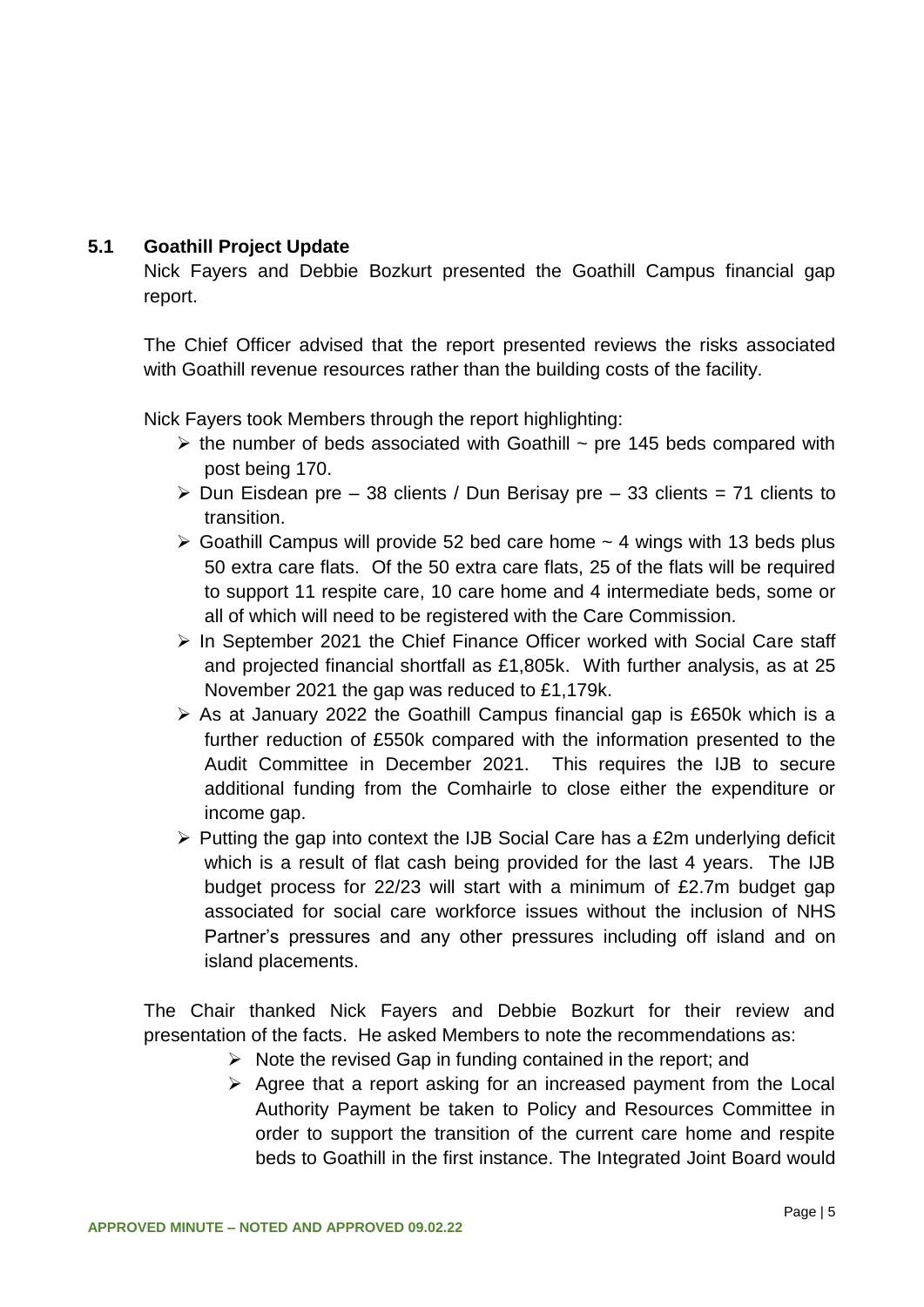be required to consider its position on commissioning the additional 25 Housing with Extra Care beds against the financial backdrop.

Members listened and scrutinised the information presented to the Committee.

The Chair reflected on the information and concluded that the position will result in a delay in opening the care facility as the layout requires additional staffing to provide a safe and effective transition of the clients from the two care homes into the new campus.

Malcolm Burr indicated that the project encompasses the issues of health and social care financially and the staffing concerns as well as the potential movement towards a National Care Service. The model was agreed by the Comhairle and the IJB initially. He commented on the reference to "flat cash" noting that the Comhairle's allocation has been reduced by over 40% in the last 10 years and a number of cuts to services have had to be made. He advised that as the value put forward into the IJB has not reduced, but has not increased to take account of inflationary costs e.g. yearly staff pay increases, the IJB has not been affected by any request to reduce its budget.

Malcolm Burr indicated that he, nor any council officer, would not be presenting any recommendation to the Policy and Resource Committee seeking additional funding or ring-fenced or directed funding allocation.

Gillian McCannon indicated that she understood the challenges the Comhairle are facing in relation to their allocation and the continuation of service delivery, which is the same for the majority of public bodies. However each parent body needs to ensure that it provides the IJB with the relevant and necessary uplifts to ensure that their delegated resources are funded appropriately.

Debbie Bozkurt iterated the financial position and the consequences meaning that the IJB cannot afford to commission the facilities as it does not have the financial resources to support the new facility and the required new staffing levels.

#### *Malcolm Burr left the meeting.*

Jack Libby briefed Members on the rationale for reducing staffing at night and the role of the senior social care worker who is responsible for the delivery of care within the current facilities, as well as the role of existing staffing.

Members scrutinised the information provided and acknowledged that they were not privy to the detailed staffing toolkit used to identify the necessary safe staffing levels for the new facility, however they still had concern.

The Chair asked Iain MacKinnon if a site visit by the Audit Committee Members could be arranged to enable Members to understand the layout and the staffing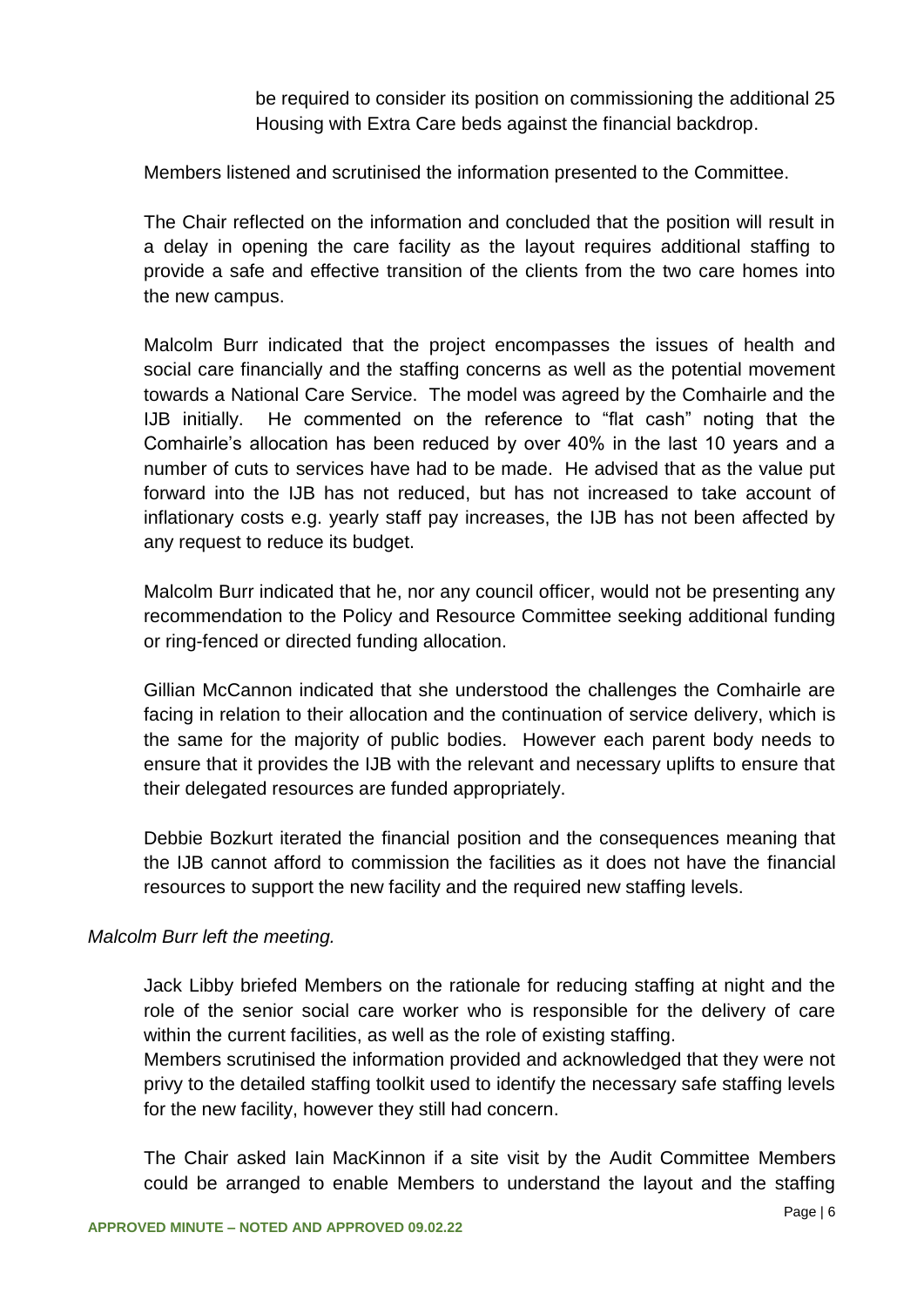levels required. Iain MacKinnon agreed and would liaise with Dan MacPhail and Michelle McPhail to make the formal arrangements.

Gillian McCannon commented on the need for the site visit, deep dive look at the staffing level required and the skills mix currently known within the existing staff. Members raised their concerns and indicated that they have not been provided with sufficient assurance to enable them to agree to open the new facility safely.

The Chair summarised the discussion and the financial elements stating that without the additional Comhairle funding to enable advertisement for the staff required, the clients cannot be transitioned into the facility safely. Members agreed. It was noted that the funding is required from the Council to enable adverts to be placed, however there was a recognition that obtaining the additional staff would be a challenge given the historical issues in attracting people into the profession.

The Chair remarked that given the seriousness of the issue he asked Nick Fayers to discuss this with Malcolm Burr, as a matter of urgency, and this should be actioned within the next 48 hours.

The Chair thanked Member for their input into the challenging discussion and examination of the information presented including scrutiny of the verbal presentations by colleagues.

#### **Decision: The Audit Committee:**

- $\triangleright$  Noted the revised Gap in funding above; and
- $\triangleright$  Agreed that a report asking for an increased payment from the Local Authority be taken to Policy and Resources Committee in order to support the transition of the current care home and respite beds to Goathill in the first instance. The Integrated Joint Board would be required to consider its position on commissioning the additional 25 Housing with Extra Care beds against the financial backdrop.

| <b>Action:</b> | <b>Arrange site visit to Goathill Campus</b>                                                                                                        | lain MacKinnon &<br><b>Michelle McPhail</b> |
|----------------|-----------------------------------------------------------------------------------------------------------------------------------------------------|---------------------------------------------|
|                | Nick Fayers to discuss the presentation of the<br>report to the Policy & Resource Committee<br>with Malcolm Burr.                                   | <b>Nick Fayers</b>                          |
|                | Report to be presented to the IJB in relation to<br>advising of the financial gap and the required<br>level of workforce required to provide a safe |                                             |
|                | environment for clients to be housed.                                                                                                               | <b>Nick Fayers</b>                          |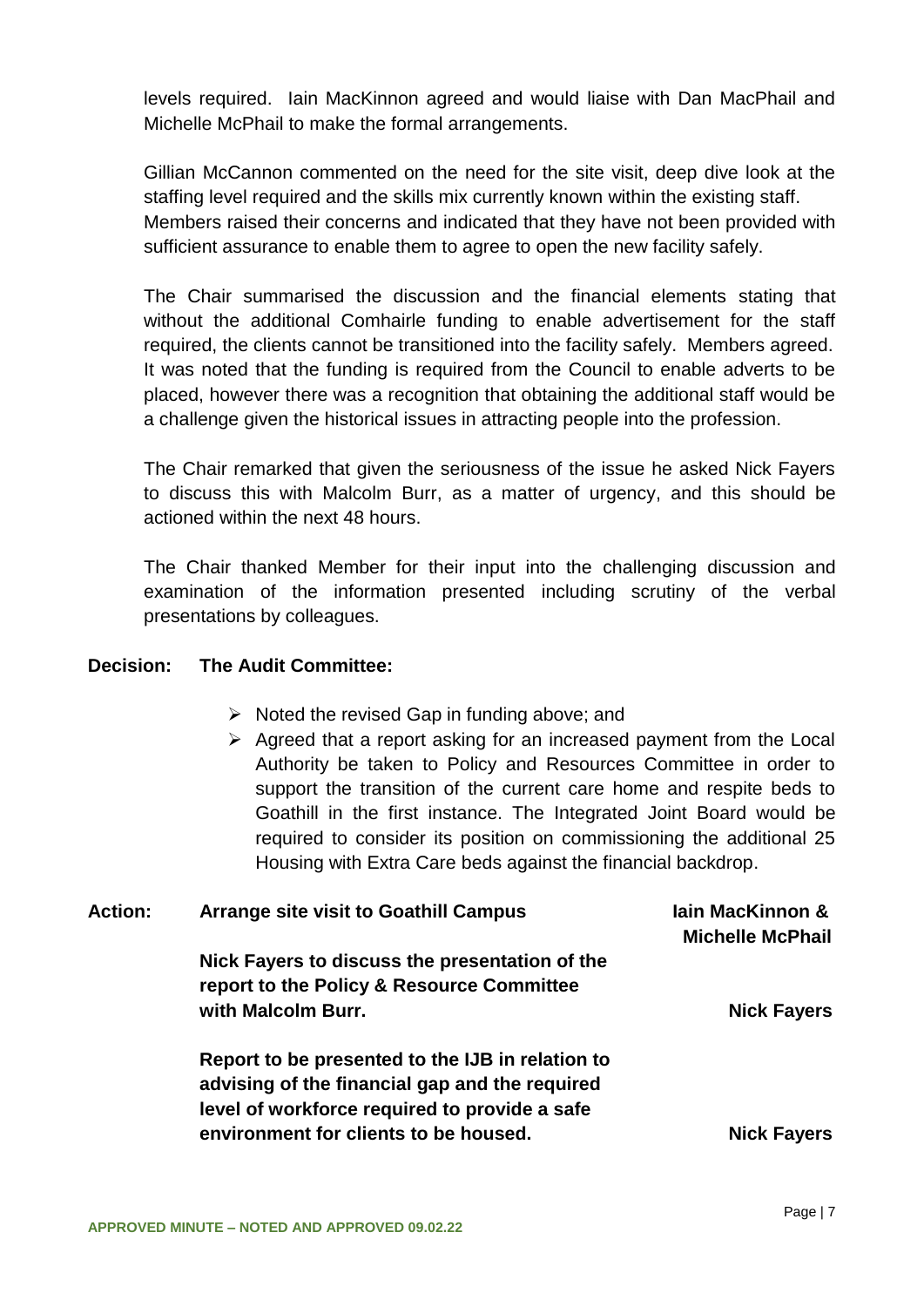#### **5.3 Timetable 2022- revised**

Mrs. McPhail presented the revised timetable approved by the IJB in December 2021. The timetable denotes monthly meetings for both the IJB and its Audit Committee, as requested by Mr. Fayers. The Chief Officer advised that monthly meetings would support the presentation of timely information and enable agreement and actions to be taken more promptly.

The Chair thanked Mrs. McPhail for the information and approved the recommendation.

**Decision:** The Audit Committee:

- a) noted the revised timetable which was approved by the IJB in December 2021;
- b) agreed to the frequency and agreed to establish an appropriate annual work plan, taking cognisance of quarterly and month report presentation; and
- c) noted the request that the IJB Corporate Support, approved in September 2018, is revised and present in 2022, confirming the individuals within each parent body that will support the corporate function of the IJB.

**Action: Present at a future meeting the Audit Committee Annual Plan. Michelle McPhail Present at a future meeting the IJB Corporate Support list. Nick Fayers**

#### **6 STAFF GOVERNANCE**

#### **6.1 Workforce Plan update**

The Chief Officer, Nick Fayers, provided a verbal update advising the Committee that the Scottish Government are expecting Workforce Plans to be submitted at the end of June / beginning of July 2022.

The NHS have completed their draft Workforce Plan and have obtained Scottish Government comments and reviewed the plan. Work continues to refine that Plan taking cognisance of the government comments. The Council are in the process of assessing their Plan and once complete, the Chief Officer will be able to establish an IJB Workforce Plan making reference to both parent body plans.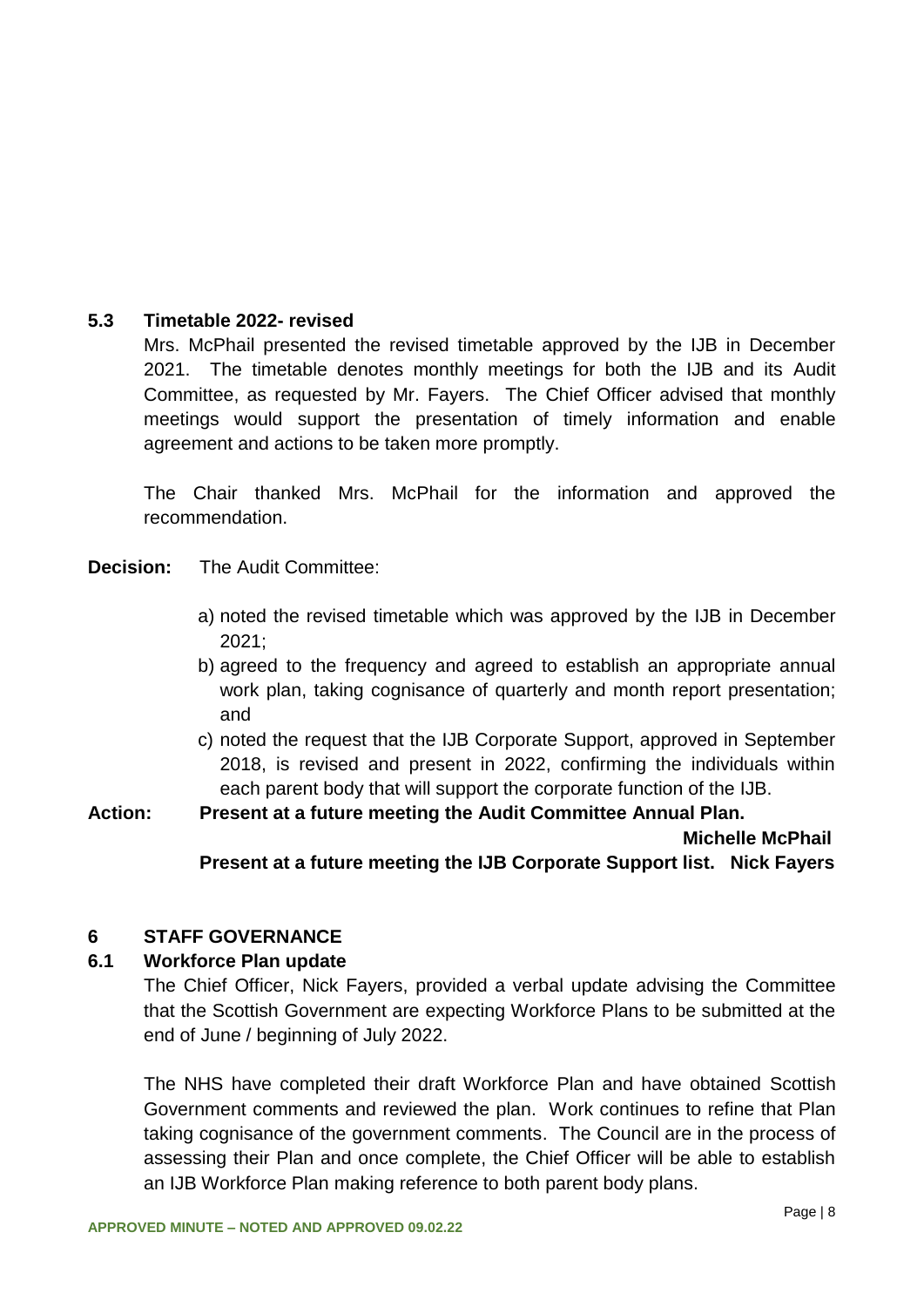Members noted the following:

- $\triangleright$  The issue of obtaining a workforce is a wider issue on how to bring people to the islands.
- $\triangleright$  Both parent body Plans need to identify what skills are needed to meet the service requirements as well as what skills are available within the current workforce and could these be improved on via training and education to meet the required need.

The Chair thanked Mr. Fayers for the verbal update and acknowledged the requirement of the Scottish Government.

Mr. Fayers indicated that the Workforce Plan review would be updated quarterly and presented to the IJB Audit Committee and then onwards to the full IJB.

# **Decision: The Audit Committee formally noted the verbal report and acknowledged that updates would be provided quarterly. Action: No actions required.**

*There was an issue with the Teams connection and the Chair, Cllr. Angus Morrison, lost his internet connection. Vice Chair, Gillian McCannon, took the Chair for item 7.1 until Cllr. Morrison could re-connect.*

## **7. OPERATIONAL PERFORMANCE**

## **7.1 Dental Service Update**

The Chief Officer, Nick Fayers, updates Members as to the progress with the dental hub based within the Uist & Barra Hospital. It was noted that the Scottish Government have confirmed their agreement to fund the capital development with an allocation of £1.3m. The costs have increased significantly since the original position.

Ms. Bozkurt, the Chief Finance Officer, indicated that the Scottish Government have agreed to make the capital allocation into revenue to enable the Board to carry forward the allocation into the next fiscal year as the funding could not be spent within the current year.

Members had previously requested a detailed report advising on the delivery of the current service, outreach delivery as well as the use of the dental chairs.

It was iterated that due to covid there are a number of restrictions on the delivery of services that have an aerosol impact, which does impact on conducting any treatment that is not within a clinical environment with air filtration systems.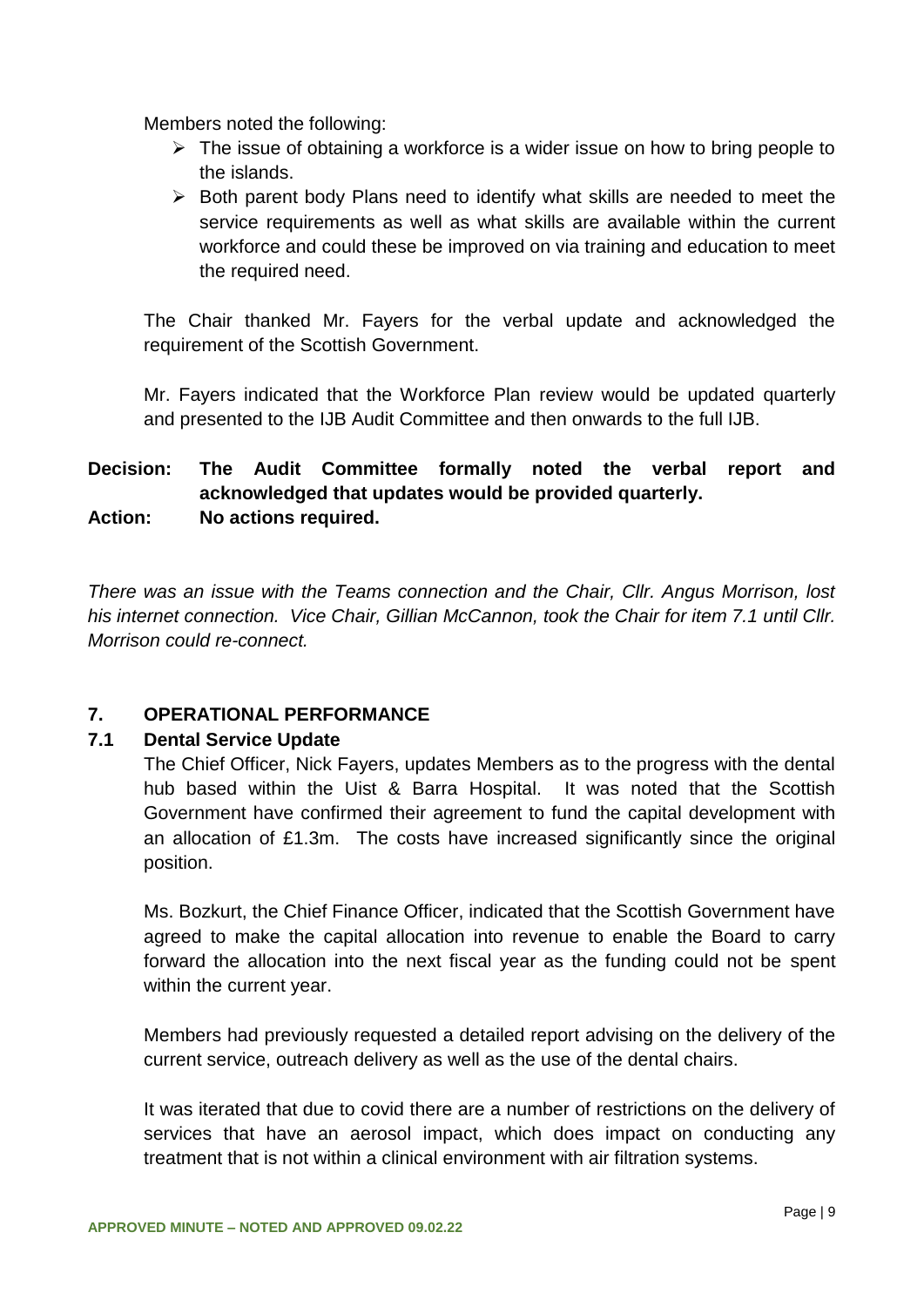#### *Cllr. Angus Morrison linked into the meeting*.

Members asked if the Chief Dental Officer, Colin Robertson, as still in post. Mr. Fayers indicated that, as colleagues are aware, the dental staff have been providing the support to test covid patients for nearly 2 years. Mr. Robertson is now focusing on the remobilisation and recovery of services and will be able to provide an update, which Mr. Fayers will discuss with him.

Cllr. Steele wished to note his thanks to the dental staff for their continuous support.

#### **Decision: The Audit Committee noted the update**

# Action: A detailed report to be presented at a future meeting Nick Favers

#### **8. PERFORMANCE**

#### **8.1 IJB Performance Report**

Members reviewed the Report, noting as at September 2021 that the majority of targets are not on trajectory, a direct result of the pandemic.

The Chief Officer, Nick Fayers, indicated that the report is detailed and have lengthy narrative providing background and narrative context, system performance as well as resource and strategic implications.

Members further reviewed the detail contained within section 6.10 relating to additional Scottish Government funding - £248k for interim care and £384k for additional capacity in Care at Home.

Nick Fayers advised that with Scottish Government support and approval, 2 interim care beds have been secured in Inverness. This is to support when patients are declared fit for discharge could go into an interim care facility with focus on reablement and rehabilitation. One person is using this facility and the funding also supports physical and virtual visits by family members.

The £384k is being used to support recruitment to Care at Home service but 17 wte posts being created under the NHS terms and conditions with the potential for a further 7 posts. These individuals would work across the sector and provide the support to Care at Home.

The decision was taken following an assessment of recruitment successes between the two parent bodies with the NHS having a 91% success rate compared with a 53% within the Comhairle.

The Comhairle has undertaken a survey of their staff in relation to increasing payments within the Single Status parameters. The survey has been completed and conclusions should be made available early next week.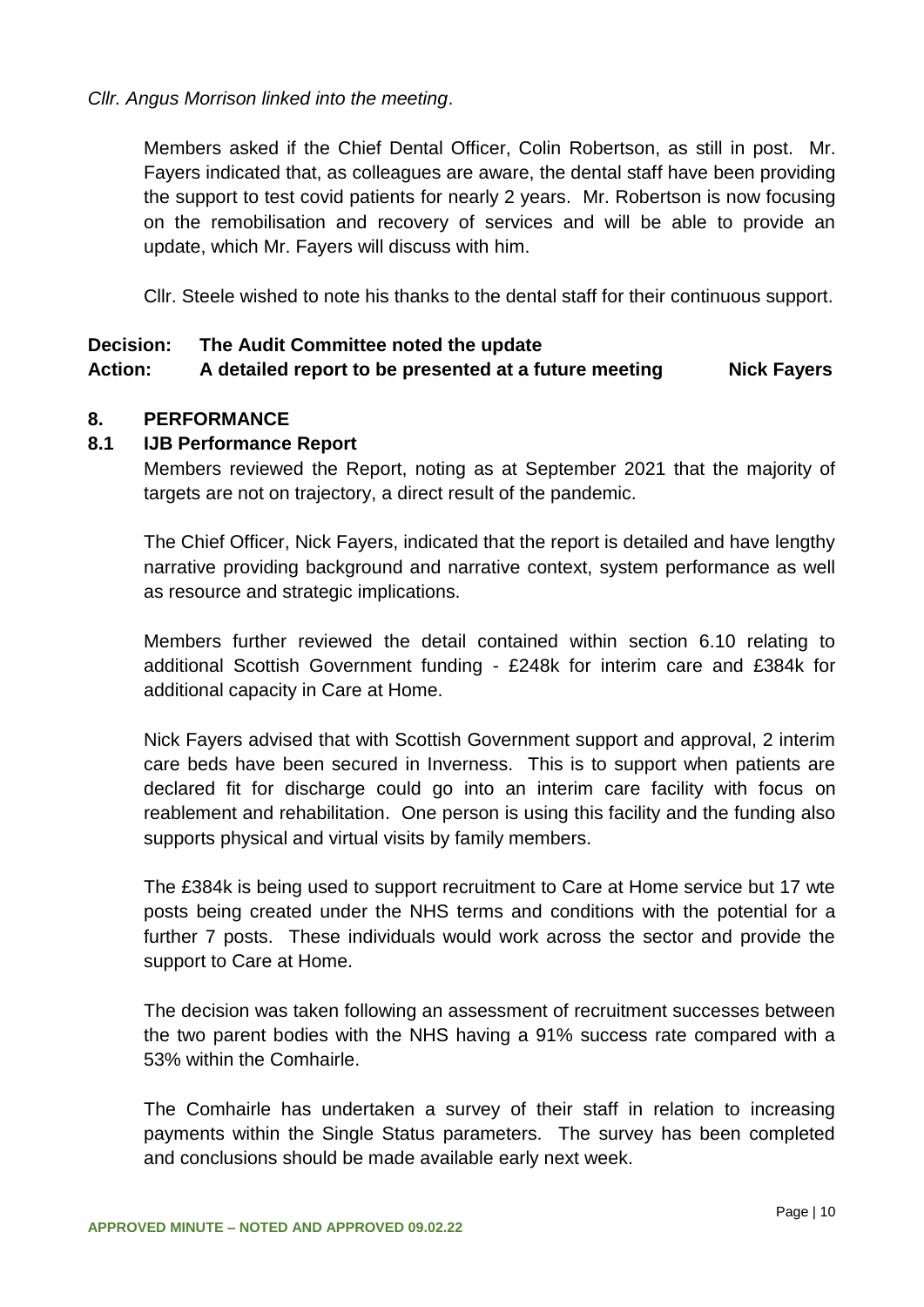Members scrutinised the dashboard appendices.

The Chair thanked Nick Fayers for the detailed report and the additional narrative which has provided greater detail and therefor enabling a greater level of understanding and assurance as to the work being undertaken to mitigate risks. Nick Fayers advised that the report would be presented quarterly with greater details.

# **Decision: The Audit Committee Members noted the report.**

#### **Action: Quarterly reporting will be presented to the Committee.**

#### **8.2 Risk Register**

The Chief Officer provided Members with the revised status of the risk register, asking Members for any questions.

Debbie Bozkurt remarked on the high risk associated with the IJB budget, IJBSR9. Covid funding supports the breakeven position this year but due to the council settlement this year being flat cash and £4-5m gap at the start of 22/23 fiscal year.

Gillian McCannon raised concern at the Clinical and Care Governance Committee not meeting and the ineffective governance arrangements in place and the rating of 3.

Nick Fayers advised that the Committee recently met in November / December and in conjunction with the Chair, Dr. Frank McAuley, looking at how to strengthen the arrangements.

Michelle McPhail advised that the Clinical and Care Governance Committee was established to enable the IJB to have confirmation of the governance arrangements across the delegated clinical impact areas. Further to a review with other IJB, their governance arrangements and evidence is provided by having sight of two Annual Reports – NHS Clinical Governance Committee and the Council Chief Social Work Officer Annual Report. The proposal that will be taken forward is to dissolve the Clinical and Care Governance Committee and replace this with the presentation of the two Annual Report with the support of exceptional reporting when incidents of major issue arises within each parent body.

The Chair and Gillian McCannon welcomed the review and streamlining of a system to stop duplication and saving time of senior officer without compromising the position of the IJB. An appropriate report will be welcomed at a future meeting of the IJB.

Tim Ingram offered his professional advice on monitoring and management of risks, which Nick Fayers welcomed and a discussion meeting would be established.